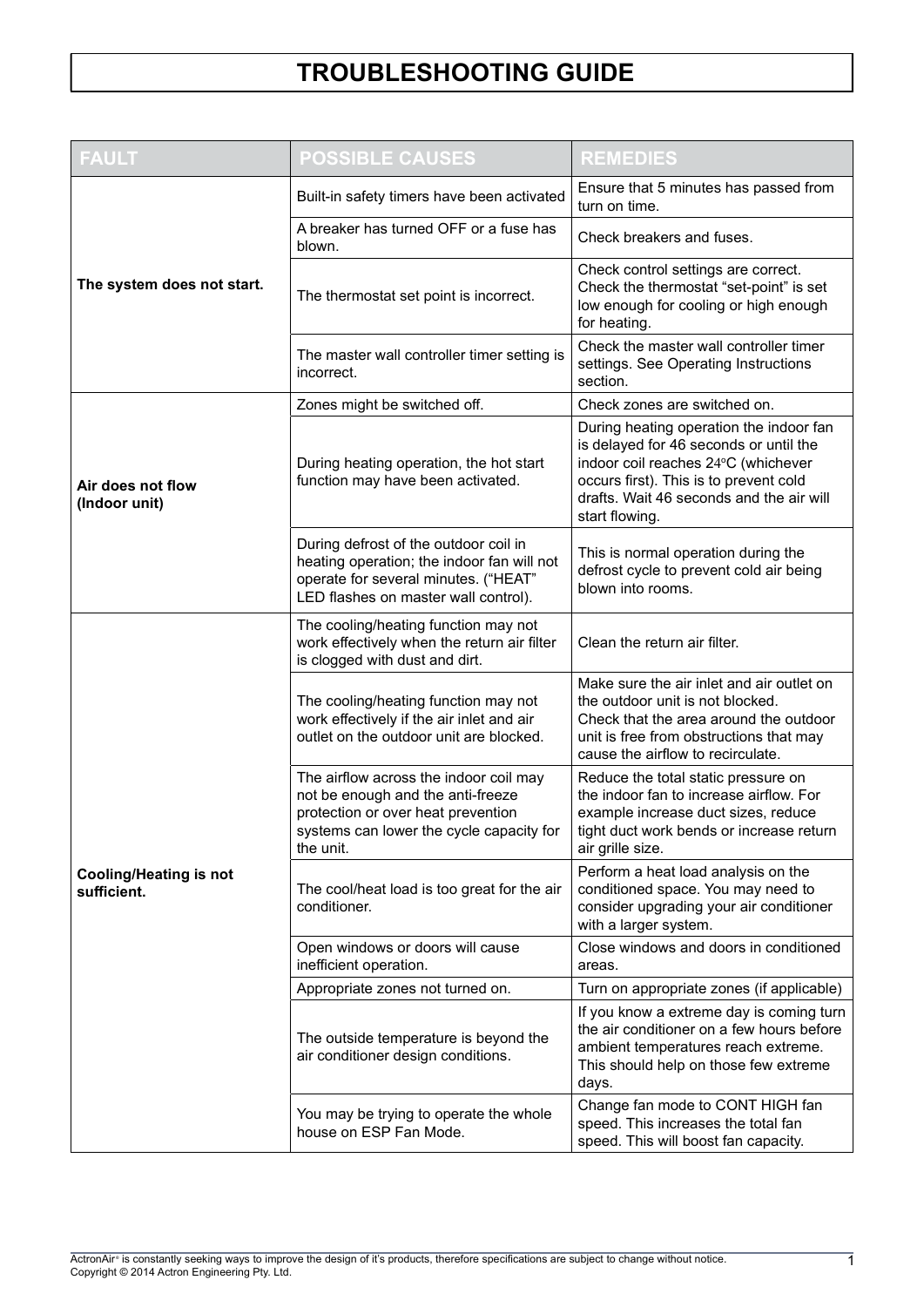| <b>FAULT</b>                                                                                                                                                                                    | <b>POSSIBLE CAUSES</b>                                                                                                                                                                          | <b>REMEDIES</b>                                                                                                                                                                                                                                                                                                       |  |  |
|-------------------------------------------------------------------------------------------------------------------------------------------------------------------------------------------------|-------------------------------------------------------------------------------------------------------------------------------------------------------------------------------------------------|-----------------------------------------------------------------------------------------------------------------------------------------------------------------------------------------------------------------------------------------------------------------------------------------------------------------------|--|--|
| <b>Steam emitted from</b><br>outdoor unit.                                                                                                                                                      | This is caused by the defrosting<br>operation of the outdoor units heat<br>exchanger in heating operation in cold<br>ambient conditions.                                                        | This is normal during the defrost<br>operation in cold ambient conditions.                                                                                                                                                                                                                                            |  |  |
|                                                                                                                                                                                                 | Condensation of water on the outdoor<br>coil during heating operation.                                                                                                                          | This is normal during heating operation.<br>You can purchase drip trays to contain<br>then drain this excess water.                                                                                                                                                                                                   |  |  |
| Set temperature cannot be<br>adjusted.                                                                                                                                                          | The zone control set temperature limits<br>are being exceeded.                                                                                                                                  | Check the upper and lower temperature<br>limits are set correctly. See operation<br>manual for details on setting upper and<br>lower temperature limits.                                                                                                                                                              |  |  |
| <b>Occasional wishing noise</b><br>can be heard on heating<br>cycle.                                                                                                                            | This is the sound of the gas changing<br>directions as de-ice cycle begins.                                                                                                                     | This is a normal function of an air<br>conditioner. The unit is removing any ice<br>on the outdoor unit.                                                                                                                                                                                                              |  |  |
| The compressor is running                                                                                                                                                                       | You are in heating mode.                                                                                                                                                                        | Check the temperature settings.                                                                                                                                                                                                                                                                                       |  |  |
| but the system is not cool-<br>ing.                                                                                                                                                             | The reversing valve has jammed<br>between heating and cooling.                                                                                                                                  | Replace reversing valve.                                                                                                                                                                                                                                                                                              |  |  |
| The outdoor coil keeps<br>freezing over.                                                                                                                                                        | Outdoor coil sensor might be faulty. See<br>sensor (temperature/resistance) table<br>and check resistance value.                                                                                | Replace faulty sensor.                                                                                                                                                                                                                                                                                                |  |  |
|                                                                                                                                                                                                 | May have obstruction in outdoor coil.                                                                                                                                                           | Remove obstructions.                                                                                                                                                                                                                                                                                                  |  |  |
| There is only one condenser<br>fan working.                                                                                                                                                     | The fan is faulty. Test the fan motor for<br>correct voltage, check the motor winding<br>resistance, open circuit, check capacitor,<br>etc.                                                     | Replace faulty fan. If the fan motor<br>needs to be replaced and there isn't<br>one available immediately, then just<br>disconnect the fan electrically and cover<br>the faulty motors fan guard. This way the<br>unit can still operate at reduced capacity<br>using 1 fan until you get a replacement<br>fan motor. |  |  |
| The system is short on gas.<br>You've fixed the leak and<br>want the system to operate at<br>100% so gas charge can be<br>corrected. What can you do<br>to ensure 100% compressor<br>operation? | You can adjust your wall controller<br>temperature so you have a large<br>differential. This will operate at the<br>system at 100% till the temperature gets<br>to within 4°C of the set point. | Select Cooling or heating mode.<br>If cooling adjust set-points more than<br>4°C lower than room temp. If Heating<br>adjust set-points more than 4°C higher<br>than room temp. Complete charging<br>procedure until finished.                                                                                         |  |  |
| The indoor unit gives out<br>odour.                                                                                                                                                             | This happens when smell of the room,<br>furniture, or cigarettes are absorbed into<br>the unit and discharged with the airflow.                                                                 | If this happens, we recommend you<br>to run the air conditioner on cooling<br>for a period of time with the doors and<br>windows open or have the indoor unit<br>washed by a technician. Consult the<br>installer from whom you bought the air<br>conditioner.                                                        |  |  |
|                                                                                                                                                                                                 | Check the drain is not piped into the<br>sewerage drain line.                                                                                                                                   | Re-pipe drain with a P-Trap and connect<br>into household drainage or storm water<br>drain.                                                                                                                                                                                                                           |  |  |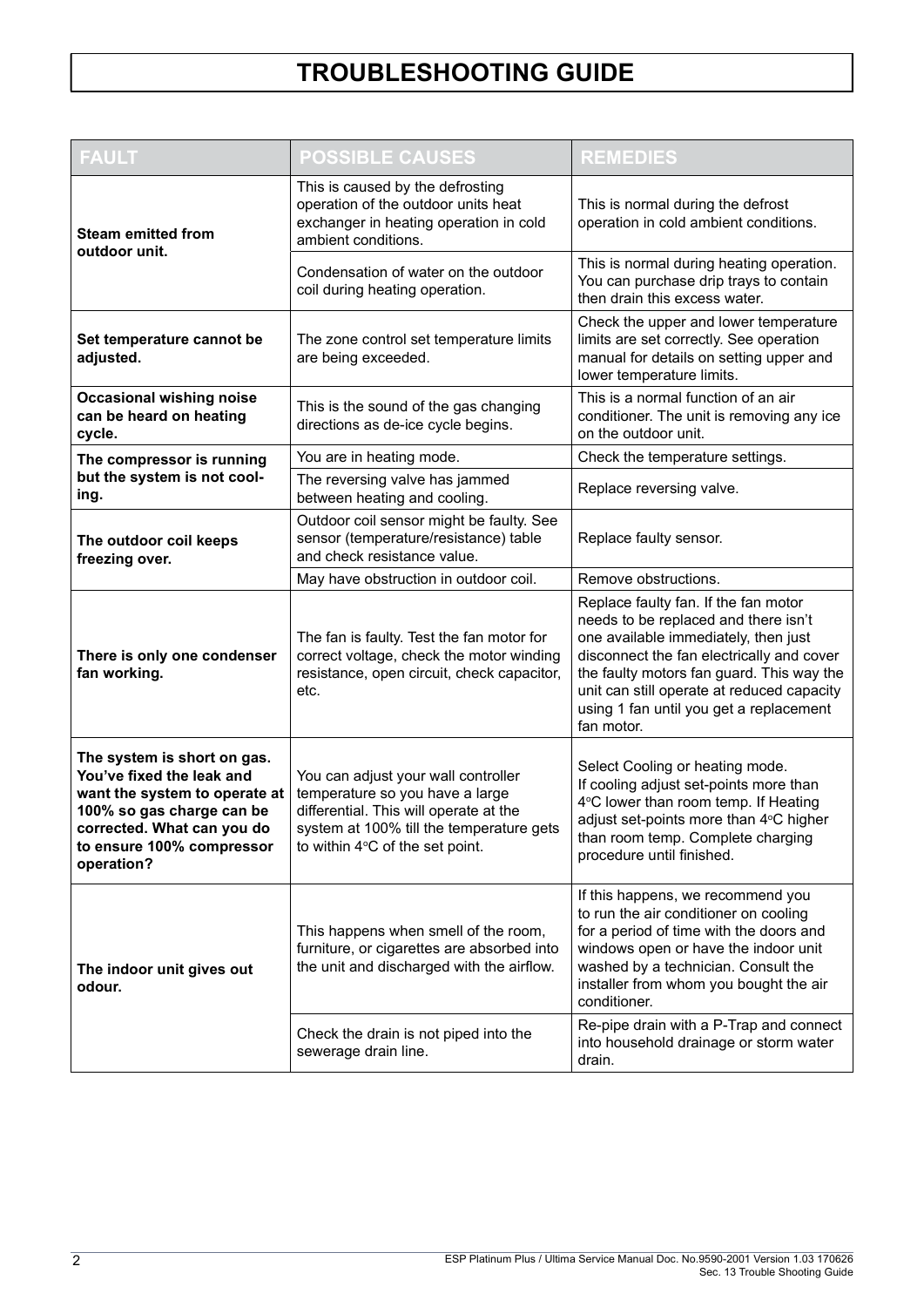### EC FAN TROUBLESHOOTING

| <b>FAULT</b>                                               | <b>SEQUENCE OF EVENTS</b>                                                                                                                              | <b>POSSIBLE CAUSES</b>                                         | <b>REMEDIES</b>                                                                                                                                                                                                                                                                                                                                                                                                                                  |
|------------------------------------------------------------|--------------------------------------------------------------------------------------------------------------------------------------------------------|----------------------------------------------------------------|--------------------------------------------------------------------------------------------------------------------------------------------------------------------------------------------------------------------------------------------------------------------------------------------------------------------------------------------------------------------------------------------------------------------------------------------------|
| <b>Airflow hunting</b><br>during ESP & Self<br>Learn Mode. | Indoor fan will intermittently "huff".                                                                                                                 | Excessive static in ductwork.                                  | Reduce static where possible.<br>See installation guidelines on<br>duct installation.                                                                                                                                                                                                                                                                                                                                                            |
| Too much airflow<br>when minimum<br>zones are on.          |                                                                                                                                                        | Fan not set to ESP Mode.                                       | Change fan setting to ESP<br>Mode.                                                                                                                                                                                                                                                                                                                                                                                                               |
|                                                            |                                                                                                                                                        | Duct design is not air<br>balanced correctly.                  | Adjust the duct design to air<br>balance correctly.                                                                                                                                                                                                                                                                                                                                                                                              |
|                                                            | Air is blowing too much when in<br>minimum zones.                                                                                                      | Minimum duct and outlet<br>sizes requirements not<br>followed. | Check versus ActronAir<br>guidelines and adjust /<br>change if necessary. See<br>installation manual for<br>guidelines.                                                                                                                                                                                                                                                                                                                          |
| <b>ESP Mode is not</b><br>available.                       | When scrolling through fan                                                                                                                             | During commissioning,<br>Self-Learn mode was not<br>activated. | Carry out self learn mode.<br>See additional operating<br>instruction.                                                                                                                                                                                                                                                                                                                                                                           |
|                                                            | speeds, ESP Mode is not<br>selectable.                                                                                                                 | Self learn mode failed during<br>commissioning.                | Ensure that the air is<br>balanced correctly (static may<br>be too low). See guidelines<br>on duct installation.                                                                                                                                                                                                                                                                                                                                 |
| Low airflow<br>during ESP Mode.                            | System produces reduced<br>airflow on ESP mode when all or<br>minimum zones are on.                                                                    | Too much static in the<br>system.                              | Reduce the static pressure of<br>the system.                                                                                                                                                                                                                                                                                                                                                                                                     |
| Indoor fan not<br>changing speed.                          |                                                                                                                                                        | Static may be too low.                                         | Increase static on ductwork<br>line that is causing the fault.<br>See guidelines on duct<br>installation.                                                                                                                                                                                                                                                                                                                                        |
|                                                            | Indoor fan does not change speed<br>when reducing the amount of<br>zones in ESP operation or when<br>manually adjusting the speed at<br>the controller | Indoor PCB is not changing<br>the fan PWM.                     | Check PWM and RPM<br>values through the indoor<br>unit dashboard on the MWC.<br>Ensure these values change<br>with each speed change.<br>Check PWM voltages from<br>indoor board. See diagnosis<br>point 3 below. If the PWM<br>voltage does not change<br>with the fan speed change,<br>there is a fault with the indoor<br>PCB. If the PWM voltage is<br>changing but the fan speed is<br>not, the ductwork installation<br>static is too low. |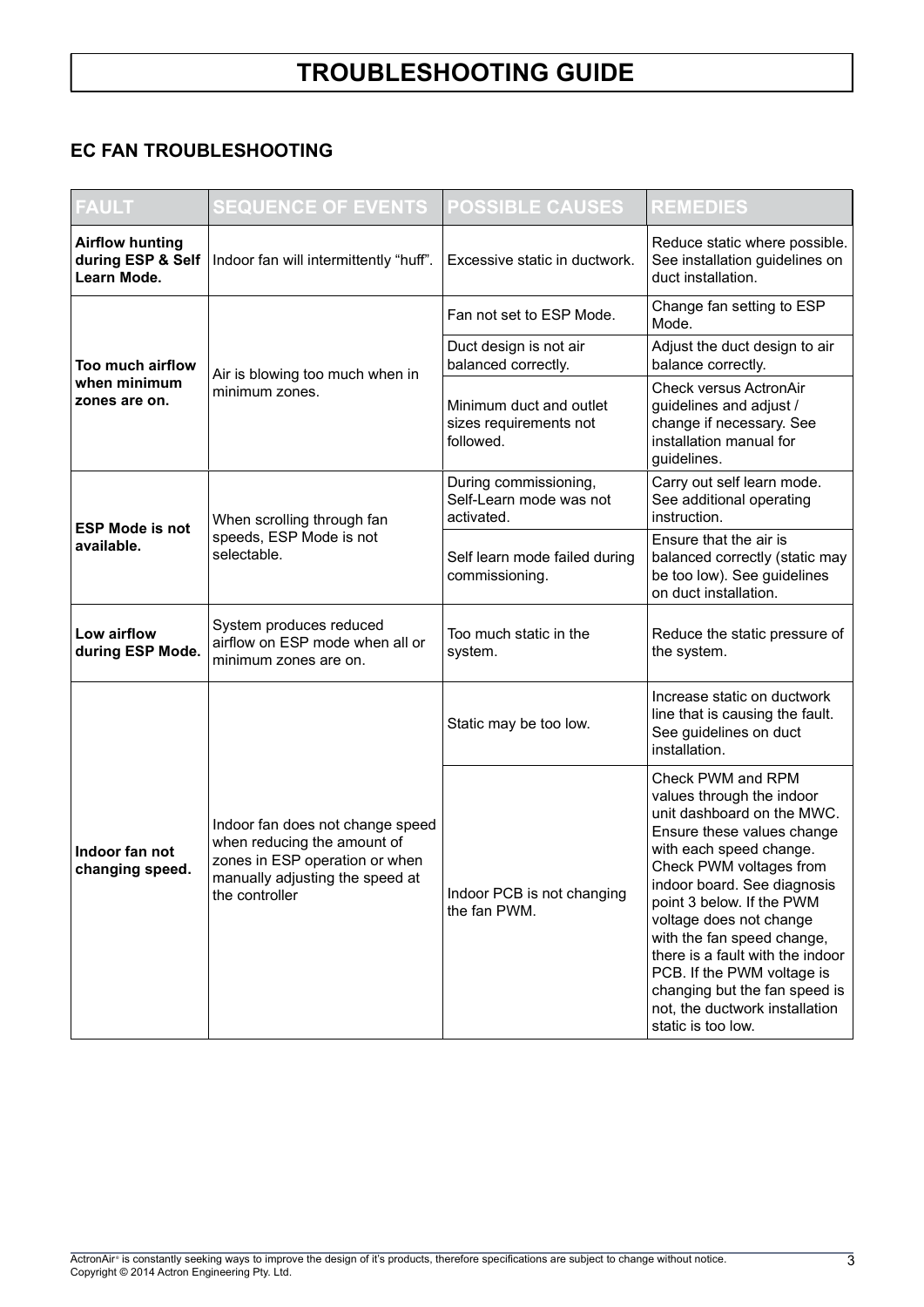## FAULT AND STATUS CODES

| AVEL AND VIATUU VUDEU                  |                                             |                                        |                                             |               |                                                                         |
|----------------------------------------|---------------------------------------------|----------------------------------------|---------------------------------------------|---------------|-------------------------------------------------------------------------|
| Wall<br><b>Controller</b><br>$(LM7-D)$ | <b>Wall</b><br><b>Controller</b><br>(LM24W) | Zone<br><b>Controller</b><br>$(LM-ZC)$ | <b>Outdoor</b><br><b>Unit</b><br><b>CPU</b> | Category      | <b>FUNCTION / FAULT</b>                                                 |
|                                        |                                             |                                        | Off                                         | <b>Status</b> | Unit Off                                                                |
| $\overline{\phantom{a}}$               | $\overline{\phantom{a}}$                    | $\blacksquare$                         | CooL                                        | <b>Status</b> | <b>Cooling Mode</b>                                                     |
|                                        |                                             |                                        | <b>HEAt</b>                                 | <b>Status</b> | <b>Heating Mode</b>                                                     |
| $\blacksquare$                         | $\blacksquare$                              | ä,                                     | dEF3                                        | <b>Status</b> | 3 min to defrost                                                        |
| $\overline{\phantom{a}}$               | $\overline{\phantom{a}}$                    | -                                      | dEF2                                        | <b>Status</b> | 2 min to defrost                                                        |
| $\blacksquare$                         | $\blacksquare$                              | ä,                                     | dEF1                                        | <b>Status</b> | 1 min to defrost                                                        |
| $\overline{\phantom{a}}$               | $\overline{\phantom{a}}$                    | $\overline{\phantom{a}}$               | $dr-1$                                      | <b>Status</b> | DRM1                                                                    |
| $\qquad \qquad \blacksquare$           | $\blacksquare$                              | ÷                                      | $dr-2$                                      | <b>Status</b> | DRM <sub>2</sub>                                                        |
| $\blacksquare$                         | $\blacksquare$                              | $\overline{\phantom{0}}$               | $dr-3$                                      | <b>Status</b> | DRM3                                                                    |
| E <sub>3</sub>                         | E <sub>3</sub>                              | E <sub>3</sub>                         |                                             | IDU           | Room Sensor Error (open or short circuit)                               |
| E <sub>4</sub>                         | E <sub>4</sub>                              | ÷                                      |                                             | IDU           | Indoor Coil Inlet Sensor Error (open or short<br>circuit)               |
| E <sub>5</sub>                         | E <sub>5</sub>                              | E <sub>5</sub>                         | E05                                         | IDU / ODU     | Communication Error between Outdoor and<br><b>Indoor Units</b>          |
| E <sub>6</sub>                         | E <sub>6</sub>                              | L,                                     | E06                                         | <b>VSD</b>    | High Discharge Temperature (Discharge Temp<br>exceeded $138^{\circ}$ C) |
| E7                                     | E7                                          | $\overline{\phantom{0}}$               | E07                                         | ODU           | Outdoor Coil Sensor Error (open or short circuit)                       |
| E <sub>8</sub>                         | E <sub>8</sub>                              | ۰                                      | E08                                         | <b>VSD</b>    | Outdoor Discharge Sensor Error (open or short<br>circuit)               |
| E <sub>9</sub>                         | E <sub>9</sub>                              | $\overline{\phantom{0}}$               | E09                                         | ODU           | <b>LP Tripped</b>                                                       |
| E10                                    | E10                                         | ٠                                      | E10                                         | <b>VSD</b>    | LP Sensor Error (open/short circuit)                                    |
| E11                                    | E11                                         | $\overline{\phantom{0}}$               | E11                                         | ODU           | <b>HP Tripped</b>                                                       |
| E12                                    | E12                                         | $\overline{\phantom{a}}$               | E12                                         | <b>VSD</b>    | HP Sensor Error (open/short circuit)                                    |
| E14                                    | E14                                         | ÷                                      | E14                                         | <b>VSD</b>    | <b>Condenser Pressure Low</b>                                           |
| E <sub>15</sub>                        | E15                                         | ä,                                     | E15                                         | <b>VSD</b>    | <b>VSD Communication Error</b>                                          |
| E17                                    | E17                                         | -                                      | E17                                         | <b>VSD</b>    | Peripherals Error                                                       |
| E18                                    | E18                                         | L,                                     | E18                                         | <b>VSD</b>    | In EEV Module Suction Temp Sensor is Open                               |
| E19                                    | E19                                         | -                                      | E19                                         | <b>VSD</b>    | In EEV Module Suction Temp Sensor is Short                              |
| E22                                    | E22                                         | -                                      | E22                                         | <b>VSD</b>    | Ambient Sensor Failure (open/short circuit) - Safe<br>Mode              |
| E23                                    | E23                                         | -                                      | E23                                         | <b>VSD</b>    | EEV Board Communication Failure - Safe Mode                             |
| E25                                    | E25                                         | ÷                                      | E25                                         | <b>Status</b> | Ambient Temperature not updated                                         |
| E26                                    | E26                                         | $\overline{\phantom{0}}$               | E26                                         | <b>VSD</b>    | <b>Over Current</b>                                                     |
| E27                                    | E27                                         | ٠                                      | E27                                         | <b>VSD</b>    | Over Voltage                                                            |
| E28                                    | E28                                         | $\blacksquare$                         | E28                                         | <b>VSD</b>    | <b>VSD Temperature High</b>                                             |
| E29                                    | E29                                         |                                        | E29                                         | <b>VSD</b>    | Low Supply Voltage                                                      |
| E30                                    | E30                                         | -                                      | E30                                         | <b>VSD</b>    | <b>Trip Lock</b>                                                        |
| E31                                    | E31                                         | $\overline{\phantom{0}}$               | E31                                         | <b>VSD</b>    | <b>Internal Error</b>                                                   |
| E32                                    | E32                                         | -                                      | E32 - E33                                   | VSD.          | Envelope Protection (HP/LP Trip Error due to<br>VSD Pressure Sensors)   |
| E34                                    | E34                                         | -                                      | E34                                         | <b>VSD</b>    | Derating - High VSD Temperature                                         |
| E35                                    | E35                                         | -                                      | E35                                         | <b>VSD</b>    | Derating - Low Suction Pressure                                         |
| E36                                    | E36                                         | -                                      | E36                                         | <b>VSD</b>    | Derating - Low Condenser Pressure                                       |
| E37                                    | E37                                         | ۰                                      | E37                                         | <b>VSD</b>    | Derating - High Condenser Pressure                                      |
| E38                                    | E38                                         | -                                      | E38                                         | <b>VSD</b>    | Derating - Output Power Limit                                           |
| E39                                    | E39                                         | -                                      | E39                                         | <b>VSD</b>    | Defrosting Timed-Out                                                    |
| E40                                    | E40                                         | ٠                                      | E40                                         | <b>VSD</b>    | <b>VSD Restarting too Frequently</b>                                    |
| E41                                    | E41                                         | ٠                                      | E41                                         | <b>VSD</b>    | DC Link Voltage Low                                                     |
| E99                                    | E99                                         | -                                      | E99                                         | <b>VSD</b>    | <b>Envelope Protection</b>                                              |
| <b>HEAT blink</b><br>every 8s          | <b>HEAT blink</b><br>every 8s               | ÷                                      | deF                                         | Status        | Heating Mode - Defrost                                                  |
| <b>HEAT blink</b><br>every 8s          | <b>HEAT blink</b><br>every 8s               | -                                      | HEAt                                        | <b>Status</b> | Heating Mode - indoor coil pre-heat after defrost                       |

#### NOTES:

- 1. When unit is powered up, "boot" will show in 7 segment display of outdoor board for 30 seconds, followed by normal controller status codes.
- 2. Faults may not be displayed on the wall control until the fault occurs several times.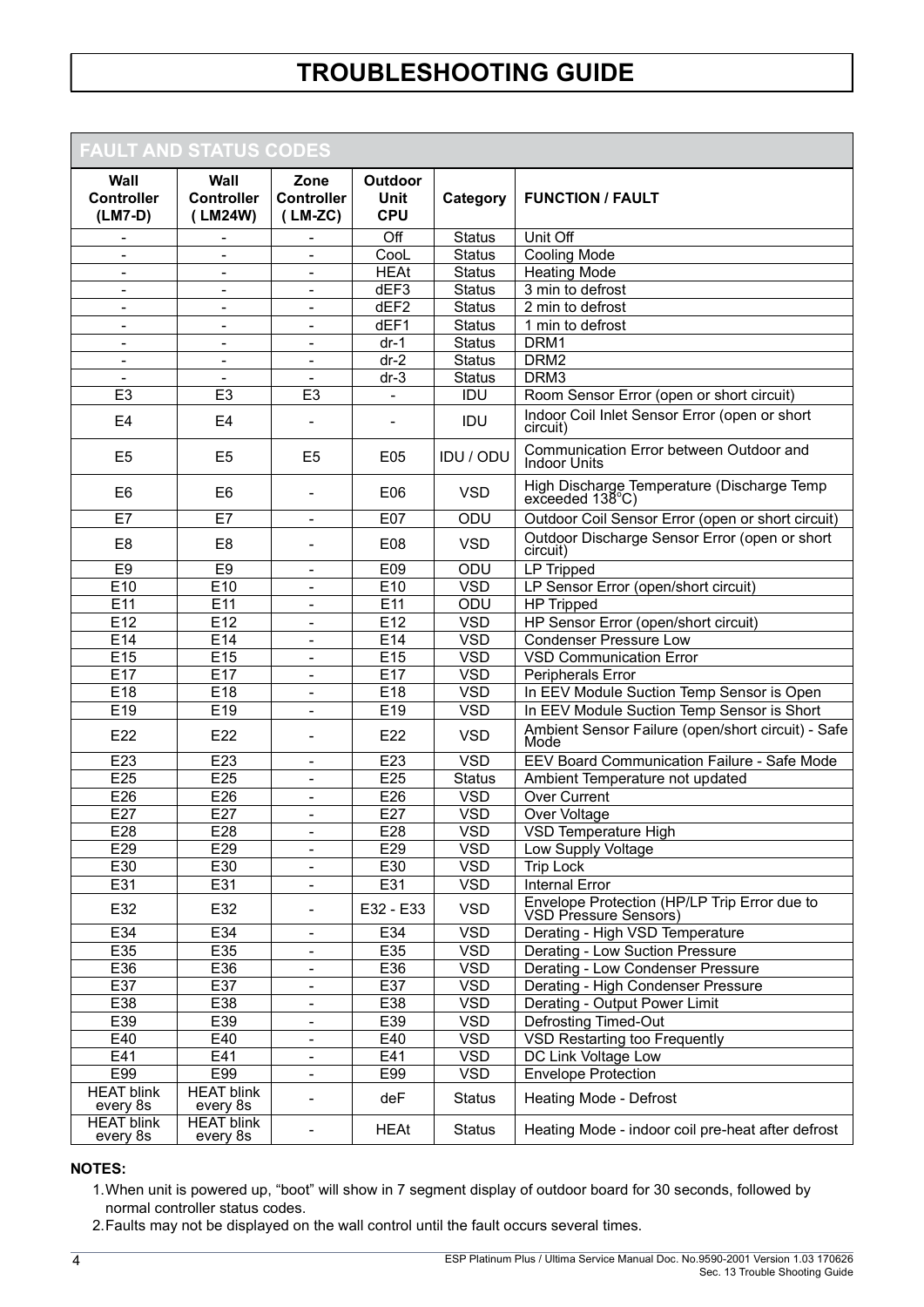3. After unit runs normal from power up, if zone controller displays "E5", this means that the zone controller has lost communication to connected zone motor barrel. The possible cause of problem could be:

a. Faulty zone motor;

- b. Faulty cable connected to zone motor.
- 4. If zone controller displays "E3" during power up, this means that this zone controller was not configured by VAV module. The possible cause of this problem could be:
	- a. Faulty cable connected to zone controller;
	- b. Faulty zone controller;
	- c. Faulty zone motor.
- 5.If zone controller displays "a number" all the time after power up, this means that VAV module failed to detect any zone motor/barrel connected. The possible causes of this problem are:
	- a. Faulty cable connected to zone motor/barrel;
	- b. Faulty zone motor (internal zone motor power cable was NOT plugged into its socket).
- 6. Alternating display of E5 and set point indicates no communication between indoor board (AMIB) and Ultima VAV module. All zone wall controller will display three bars "---". Constant E5 indicates a communication error between the AMIB (indoor board) and the outdoor board.



|                                                |                                                 | <b>RATING OF COMPRESSOR WINDINGS</b><br>(OHMS) |         |         |
|------------------------------------------------|-------------------------------------------------|------------------------------------------------|---------|---------|
| <b>UNIT MODEL</b>                              | <b>COMPRESSOR</b><br><b>PART NUMBER / MODEL</b> | $C-S$                                          | $C - R$ | $S - R$ |
| CRV2-14AS / ERV2-14AS<br>CRV2-14AS / ERM2-14AS | 1560 - 466 / VRJ035UKNP6                        | 0.21                                           | 0.21    | 0.21    |
| CRV3-17AS / ERV3-17AS<br>CRV3-17AS / ERM3-17AS | 1560 - 467 / VRJ044UKNP6                        | 0.21                                           | 0.21    | 0.21    |
| CRV4-19AS / ERV4-19AS<br>CRV4-19AS / ERM4-19AS | 1560 - 467 / VRJ044UKNP6                        | 0.21                                           | 0.21    | 0.21    |

#### NOTE:

• Please refer to Section 12 - Operation Details on pages 38-39 of the Platinum Service Manual for Compressor Suction / Discharge Temperature Sensor Chart.